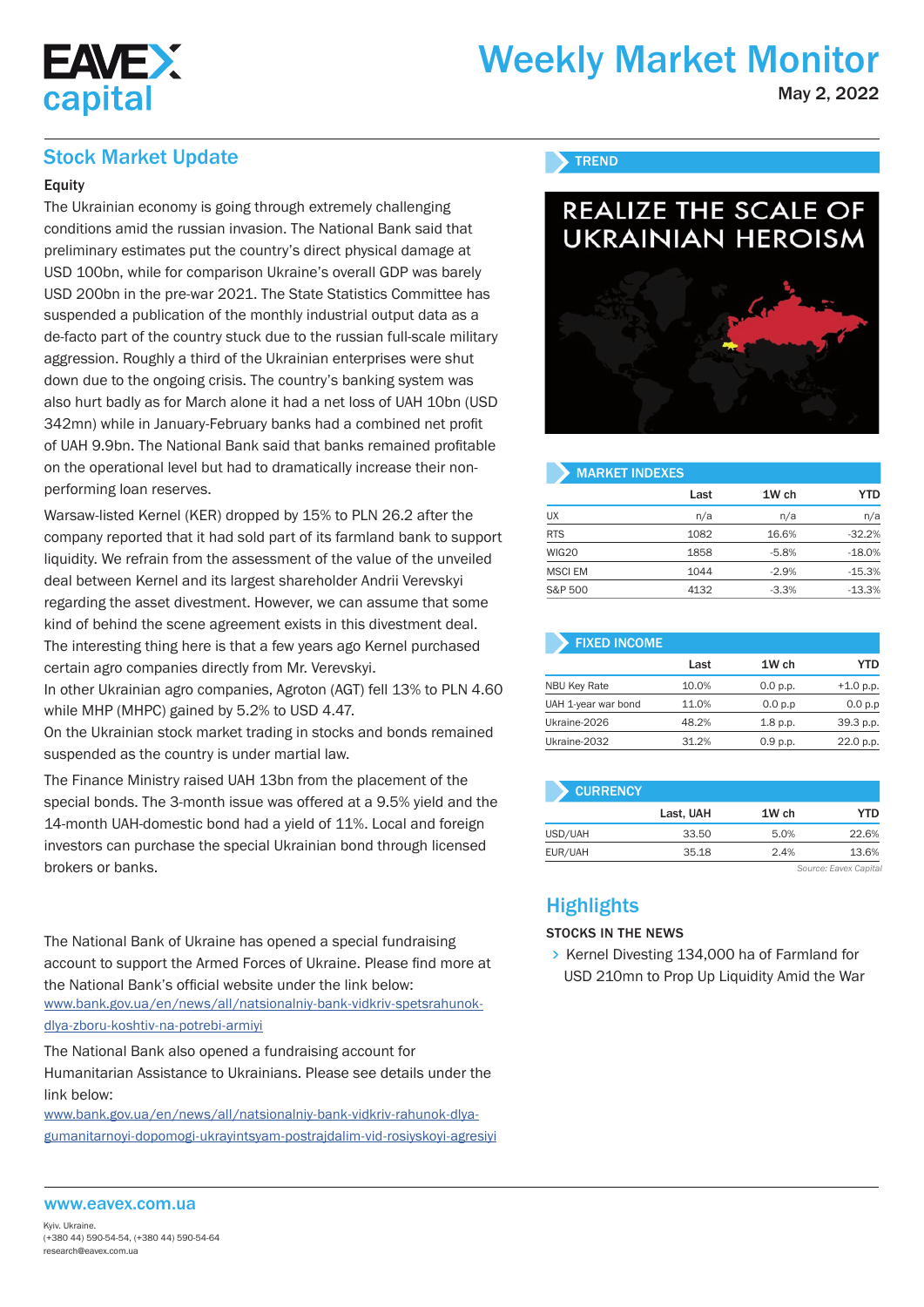

## Stocks in the News

May 2, 2022

### Kernel Divesting 134,000 ha of Farmland for USD 210mn to Prop Up Liquidity Amid the War

by Dmitry Churin d.churin@eavex.com.ua

### KERNEL (KER PW)

Price: PLN 26.2 Market Cap: USD 484mn

|        | P/B | EV/S | P/E | EV/EBITDA Div. Yield |      |
|--------|-----|------|-----|----------------------|------|
| 2022FY | 0.2 | 0.4  | 12  | 2.4                  | 4.2% |
| 2023FY | 0.2 | 0.5  | 4 N | 4.9                  | 4.2% |

### **NEWS**

Kyiv-based, Warsaw-listed sunflower oil giant and crop grower Kernel decided to divest 134,000 ha of farmland with related farming infrastructure, machinery and working capital to de-risk the business and improve the midterm liquidity amid the Russian invasion of Ukraine. The company highlighted the uncertainty regarding the timing and ability to resume the soft commodity exports via Ukrainian Black Sea ports and prospects that the future financial performance of the farming business would be reduced significantly. The initiated formal sale process gained no traction from local and international investors considering the present operational environment in Ukraine. As a result, Kernel's Chairman of the Board Andrii Verevskyi purchased the offered farmland for USD 210mn by himself. Mr. Verevskyi is Kernel's largest shareholder with a 39% stake. The transaction was approved by Kernel's Board of Directors with all directors including 3 independent non-executive directors voting in favor of the transaction after giving due consideration to the price offered and the impact of the transaction on the company. The Chairman of the Board abstained from the voting due to the declared conflict of interests. The completion of the transaction is conditional upon obtaining consent from some of Kernel's creditors and relevant regulatory requirements.

### **COMMENTARY**

Kernel said that Andrii Verevskyi acted as the investor of last resort to support the company in the current circumstances. Kernel had a net debt of USD 1.55bn as of 31 Dec 2021 acknowledging that marketable inventories stood at USD 1.36bn on the same date. Taking into account Ukrainian seaports suspended operations, Kernel faced an extreme challenge in exporting grain and sunflower oil. The company admitted that its current export volumes dropped by 10x from what the company exported before the Russian invasion of Ukraine.

In terms of the price of the deal, it is unclear whether the valuation of the divested assets could be made properly amid the ongoing war. However, the company pointed to the argument that the buyer will pay a material premium as compared to Kernel's market capitalization of USD 575mn a day before the deal was unveiled. The market had a NEGATIVE reaction to the news and the KER stock dropped by 15% last week to PLN 26.16 implying MCap of USD 484mn. The company had a land bank of some 510,000 ha in Ukraine before the deal. We assume, that in the long-term divestment of the farmland would have a deteriorating effect on Kernel's overall value chain. However, the factor of war in Ukraine makes it impossible to assess the actual impact of the asset divestment on the company's current financial situation.

Quotes for Kernel-27s Eurobond were unchanged over the week at 53 cents on the dollar implying a yield of 22.4%.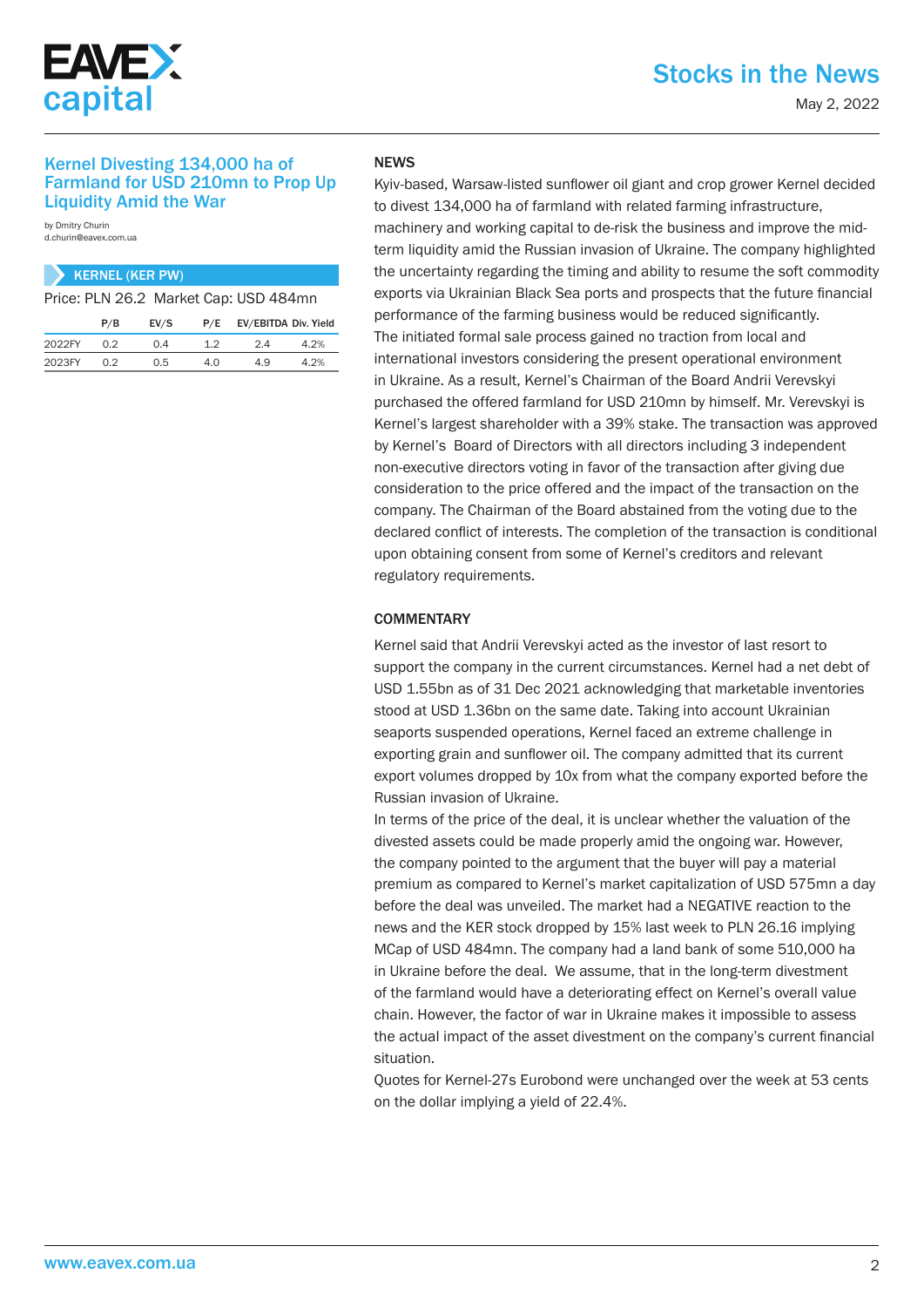

May 2, 2022

### QUOTES AND MULTIPLES

|                              | <b>Ticker</b> | Today, | Absolute performance |          |                   | EV<br><b>MCap</b> |            | P/E        |      |            | EV/EBITDA |              |  |
|------------------------------|---------------|--------|----------------------|----------|-------------------|-------------------|------------|------------|------|------------|-----------|--------------|--|
|                              |               | UAH*   | 1W                   | YtD      | USD <sub>mn</sub> | USD <sub>mn</sub> | Free float | 2020 2021E |      | 2020 2021E |           | 2021E        |  |
| <b>UX Index</b>              | <b>UX</b>     | n/a    | n/a                  | n/a      |                   |                   |            |            |      |            |           |              |  |
| Iron Ore Mining              |               |        |                      |          |                   |                   |            |            |      |            |           |              |  |
| Ferrexpo                     | <b>FXPO</b>   | 165    | $-5.2%$              | $-44.8%$ | 1226              | 1109              | 24.0%      | 1.9        | 1.4  | 1.3        | 0.8       | 0.4          |  |
| <b>Railcar Manufacturing</b> |               |        |                      |          |                   |                   |            |            |      |            |           |              |  |
| Kryukiv Wagon                | <b>KVBZ</b>   | n/a    | n/a                  | n/a      | n/a               | n/a               | n/a        | n/a        | n/a  | n/a        | n/a       | n/a          |  |
| <b>Specialized Machinery</b> |               |        |                      |          |                   |                   |            |            |      |            |           |              |  |
| Turboatom                    | <b>TATM</b>   | n/a    | n/a                  | n/a      | n/a               | n/a               | n/a        | n/a        | n/a  | n/a        | n/a       | n/a          |  |
| Motor Sich                   | <b>MSICH</b>  | n/a    | n/a                  | n/a      | n/a               | n/a               | n/a        | n/a        | n/a  | n/a        | n/a       | n/a          |  |
| Oil & Gas                    |               |        |                      |          |                   |                   |            |            |      |            |           |              |  |
| UkrNafta                     | <b>UNAF</b>   | n/a    | n/a                  | n/a      | n/a               | n/a               | n/a        | n/a        | n/a  | n/a        | n/a       | n/a          |  |
| Enwell Energy (ex-Regal)     | <b>ENW</b>    | 23.3   | $-7.0%$              | $-33.6%$ | 94                | 40                | 21.6%      | 31.3       | 10.4 | 1.5        | 1.3       | 0.6          |  |
| <b>Power Utilities</b>       |               |        |                      |          |                   |                   |            |            |      |            |           |              |  |
| Centrenergo                  | <b>CEEN</b>   | n/a    | n/a                  | n/a      | n/a               | n/a               | n/a        | n/a        | n/a  | n/a        | n/a       | n/a          |  |
| Donbasenergo                 | <b>DOEN</b>   | n/a    | n/a                  | n/a      | n/a               | n/a               | n/a        | n/a        | n/a  | n/a        | n/a       | n/a          |  |
| Consumer                     |               |        |                      |          |                   |                   |            |            |      |            |           |              |  |
| MHP                          | <b>MHPC</b>   | 4.47   | 5.2%                 | $-34.1%$ | 472               | 1635              | 32.5%      | neg        | 1.6  | 4.8        | 2.6       | 0.7          |  |
| Kernel                       | <b>KER</b>    | 26.16  | $-15.4%$             | $-55.4%$ | 471               | 2022              | 61.8%      | 0.9        | 1.1  | 2.2        | 2.4       | 0.4          |  |
| Astarta                      | <b>AST</b>    | 23.70  | $-12.1%$             | $-44.1%$ | 134               | 309               | 37.0%      | 16.2       | 12.7 | 2.5        | 2.3       | 0.6          |  |
| Agroton                      | <b>AGT</b>    | 4.60   | $-12.9%$             | $-32.4%$ | 23                | $-2$              | 25.0%      | 1.9        | 1.7  | $-0.1$     | $-0.1$    | 0.0          |  |
| <b>Banks</b>                 |               |        |                      |          |                   |                   |            |            |      | Price/Book |           | Price/Assets |  |
| Raiffeisen Bank Aval         | <b>BAVL</b>   | n/a    | n/a                  | n/a      | n/a               | n/a               | n/a        | n/a        | n/a  | n/a        | n/a       | n/a          |  |

 *Source: UX. PFTS. LSE. WSE. Eavex Research* 

*\* companies listed abroad are in traded currency*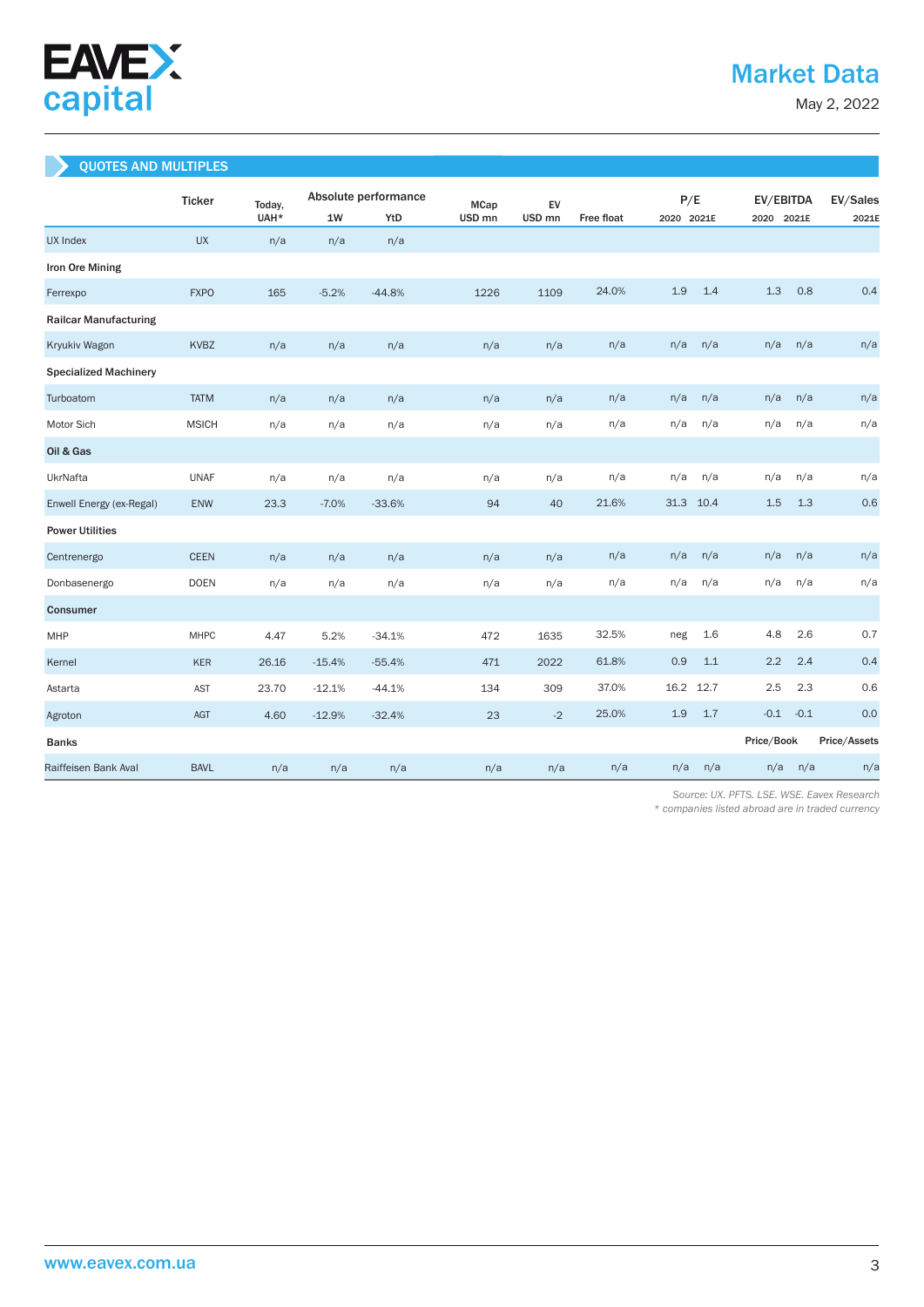

## Market Data

May 2, 2022

### MAIN FINANCIAL FORECASTS, USD mn

|                              |              | <b>Net Sales</b> |                     | <b>EBITDA</b> |                |                     | <b>EBITDA</b> margin |           |       | <b>Net Profit</b>   |                |                   | Net Profit margin |          |                         |         |
|------------------------------|--------------|------------------|---------------------|---------------|----------------|---------------------|----------------------|-----------|-------|---------------------|----------------|-------------------|-------------------|----------|-------------------------|---------|
|                              |              | 2019             | 2020                | 2021E         | 2019           | 2020                | 2021E                | 2019 2020 |       | 2021E               | 2019           | 2020              | 2021E             | 2019     | 2020                    | 2021E   |
| <b>Iron Ore Mining</b>       |              |                  |                     |               |                |                     |                      |           |       |                     |                |                   |                   |          |                         |         |
| Ferrexpo                     | <b>FXPO</b>  | 1507             | 1700                | 2518          | 586            | 859                 | 1.439                | 38.9%     | 50.5% | 57.1%               | 403            | 635               | 871               | 26.7%    | 37.4%                   | 34.6%   |
| <b>Railcar Manufacturing</b> |              |                  |                     |               |                |                     |                      |           |       |                     |                |                   |                   |          |                         |         |
| Kryukiv Wagon                | <b>KVBZ</b>  | 292              | 223                 | 192           | 38             | 13                  | 10                   | 13.0%     | 5.9%  | 5.2%                | 31             | 9                 | 5                 | 10.5%    | 3.8%                    | 2.7%    |
| <b>Specialized Machinery</b> |              |                  |                     |               |                |                     |                      |           |       |                     |                |                   |                   |          |                         |         |
| Turboatom                    | <b>TATM</b>  | 110              | 105                 | 52            | 49             | 52                  | 21                   | 45.0%     | 49.1% | 40.7%               | 12             | 8                 | 3                 | 11.1%    | 8.0%                    | 6.0%    |
| Motor Sich                   | <b>MSICH</b> | 358              | 353                 | 338           | 19             | 102                 | 90                   | 5.2%      | 29.1% | 26.5%               | $-14$          | 32                | 23                | $-3.8%$  | 8.9%                    | 6.9%    |
| Oil & Gas                    |              |                  |                     |               |                |                     |                      |           |       |                     |                |                   |                   |          |                         |         |
| Ukrnafta                     | <b>UNAF</b>  | 1098             | 1319                | 1286          | $-115$         | 320                 | 291                  | $-10.5%$  | 24.3% | 22.6%               | $-158$         | 158               | 186               | $-14.4%$ | 12.0%                   | 14.4%   |
| Regal Petroleum              | <b>RPT</b>   | 50               | 55                  | 62            | 22             | 26                  | 30                   | 44.0%     | 47.3% | 48.4%               | 10             | 3                 | 9                 | 20.0%    | 5.5%                    | 14.5%   |
| <b>Electric Utilities</b>    |              |                  |                     |               |                |                     |                      |           |       |                     |                |                   |                   |          |                         |         |
| Centrenergo                  | <b>CEEN</b>  | 589              | 764                 | 513           | $-69$          | 17                  | $-12$                | $-11.7%$  | 2.2%  | $-2.3%$             | $-77$          | $\overline{2}$    | $-31$             | $-13.1%$ | 0.3%                    | $-6.0%$ |
| Donbasenergo                 | <b>DOEN</b>  | 249              | 256                 | 258           | 8              | 9                   | $-1$                 | 3.1%      | 3.3%  | $-0.6%$             | $-3$           | $\mathbf{1}$      | $-8$              | $-1.1%$  | 0.4%                    | $-3.0%$ |
| Consumer                     |              |                  |                     |               |                |                     |                      |           |       |                     |                |                   |                   |          |                         |         |
| <b>MHP</b>                   | <b>MHPC</b>  | 2056             | 1911                | 2236          | 376            | 340                 | 620                  | 18.3%     | 17.8% | 27.7%               | 215            | $-133$            | 290               | 10.5%    | $-7.0%$                 | 13.0%   |
| Kernel (FY19, FY20, FY21)    | <b>KER</b>   | 4107             | 5647                | 5082          | 443            | 929                 | 836                  | 10.8%     | 16.5% | 16.5%               | 118            | 513               | 410               | 2.9%     | 9.1%                    | 8.1%    |
| Astarta                      | <b>AST</b>   | 497              | 484                 | 517           | 86             | 122                 | 136                  | 17.4%     | 25.1% | 26.3%               | $\overline{2}$ | 8                 | 11                | 0.4%     | 1.7%                    | 2.0%    |
| Agroton                      | AGT          | 54               | 68                  | 74            | $\overline{2}$ | 33                  | 31                   | 4.1%      | 48.2% | 41.3%               | 5              | 12                | 13                | 9.5%     | 17.4%                   | 17.4%   |
| <b>Banks</b>                 |              |                  | <b>Total Assets</b> |               |                | <b>Total Equity</b> |                      |           |       | <b>Total Income</b> |                | <b>Net Profit</b> |                   |          | <b>Return on Equity</b> |         |
| Raiffeisen Bank Aval         | <b>BAVL</b>  | 3495             | 3795                | 4216          | 550            | 456                 | 516                  | 280       | 271   | 260                 | 185            | 151               | 178               | 33.6%    | 33.2%                   | 34.5%   |

 *Source: Eavex Research*